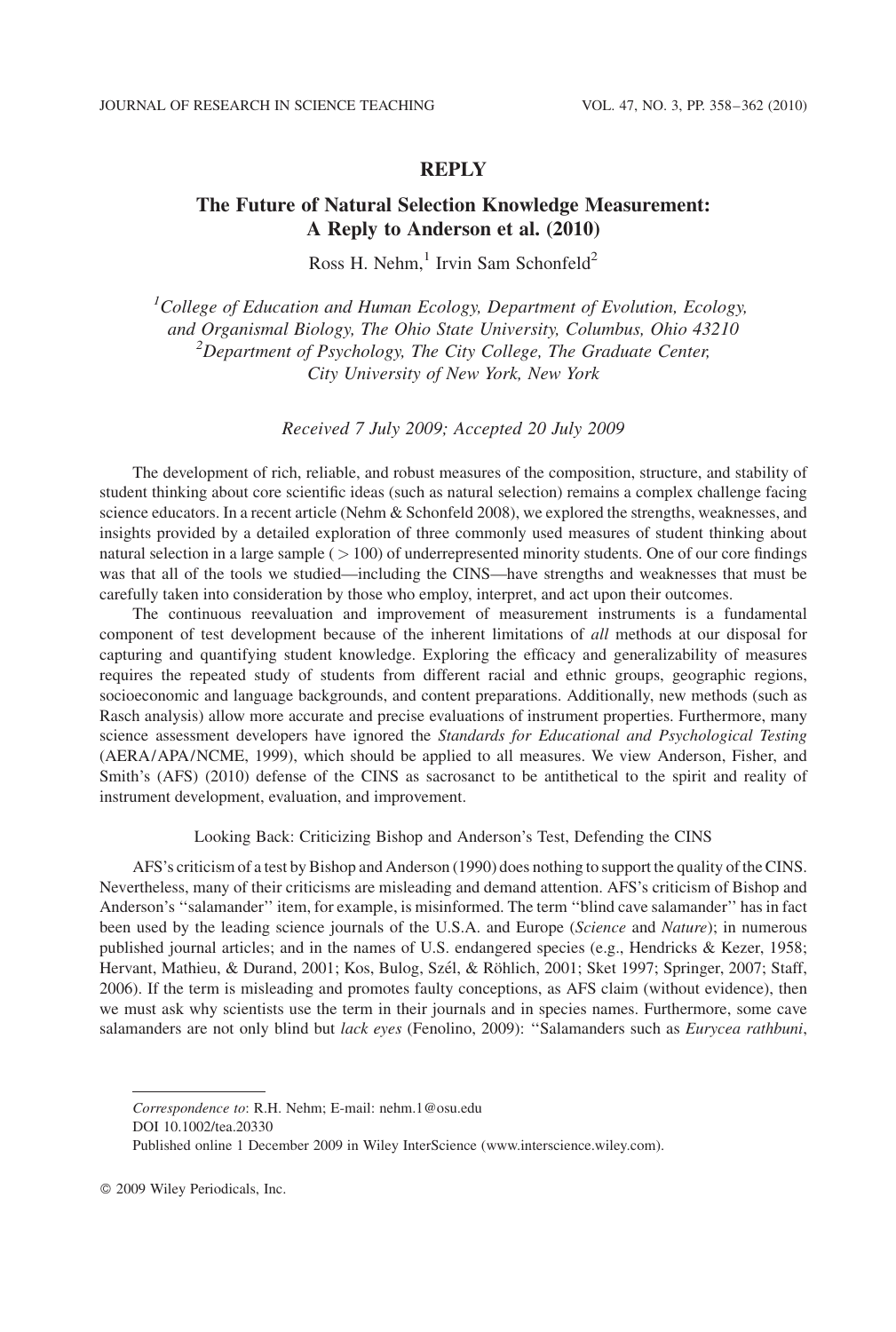E. waterlooensis, and E. wallacei all have only vestigial eyes or nothing at all ... These characters are fixed in all known populations of these species.'' AFS also wrote, ''It is misleading to suggest that something as complex as sight could 'evolve away' entirely after a short time in a cave.'' They are also mistaken in their belief that complex features (such as eyes) cannot evolve rapidly in evolutionary terms (<10,000 years; Sket, 1997). Cave blindness is widespread in the natural world and *not* restricted to salamanders; according to Espinasa and Espinasa (2005) more than 100 species of fish living in caves ''... are blind or have some degree of eye degeneration.'' Finally, those familiar with Darwin's writings will be aware that blind cave animals were used in his popular magnum opus to promote evolutionary understanding (Darwin, 1859, notably pp. 137–138; Costa, 2009).<sup>1</sup>

AFS's criticism of Bishop and Anderson's (1990) ''duck'' item is confusing given that our study neither used it nor discussed it.

Many of AFS's points can only be interpreted as arising from an inattentive review of our article: First, the criticism of us that we noted a lack of *concurrent* validity for the CINS is remarkable; a careful reading of our article reveals that we never commented on the instrument's *concurrent* validity. Rather, we zeroed in on the CINS vis-à-vis *construct* validity, which is why we concerned ourselves with the convergent and discriminant validity of the CINS, the ORI, and the Oral Interview. If AFS do not accept our discriminant validity results for the CINS (which were in fact supportive) then their instrument currently fails to meet yet another quality control standard. We urge AFS to complete such a study. Regarding the nuances of our rock test, readers are welcome to explore a wide array of psychometric details in Duncan-Poitier (2009) and Pearson Educational Measurement (2006). AFS's conceptualization of discriminant validity runs counter to established perspectives on the subject (e.g., Anastasi & Urbina 1997, pp. 129–130).

Second, AFS claim that we presented no evidence that the CINS may overestimate key concepts. We encourage readers to examine Figure 1 of our 2008 article for one example. Using the CINS, nearly 70% of our sample purportedly understood the concept of "population stability"; yet  $0\%$  ( $n > 100$ ) of the same students employed this concept in their essay responses (or oral interviews). A 70% measurement difference should qualify as evidence of overestimation.

Finally, while AFS claim we ''ignored'' their PCA, we in fact directly compared Anderson et al.'s (2002) PCA results to ours (N&S, 2008, p. 1145): ''Thus, unlike Anderson et al.'s (2002) sample of non-majors, we did not find strong support for the different (PCA) components representing distinct evolutionary concepts in biology majors. Rather, we found one (PCA) factor that included a highly correlated suite of key concepts.'' We urge AFS to review our article more carefully.

AFS discuss a series of findings in support of the CINS that have neither been published nor peer reviewed. Surely the authors understand that the science education community holds itself to higher standards of evidence; we have no way of evaluating such claims.

Numerous CINS items display unacceptable levels of discriminability *and* difficulty values using *any* psychometric standard or methodology (CTT or IRT). Additionally, no items were matched to high performers in our sample (N&S, 2008, Table 9). It is worrisome that several CINS items examined in our 2009 study appeared to display DIF. No *ad hoc* explanations will mitigate these troublesome findings.

Even if all of the above problems with the CINS could be addressed, we would still be faced with the fact that the CINS does not inform an instructor as to whether a student understands natural selection; knowing all the ''pieces'' or elements of the theory of natural selection is not indicative of understanding of how these elements work together in Darwin's causal model (cf. Resnick & Resnick 1992). The CINS attempts—with some success—to assess the disarticulated fragments of this core idea; but it fails to provide any measure of students' abilities in regard to the degree to which they can assemble the pieces into a coherent and functional explanatory structure.

#### Looking Forward: The Future of Natural Selection Assessment

One of the most significant validity threats facing concept inventories like the CINS is overcoming what may be referred to as the "either-or" forced-choice ("misconception" vs. scientific key concept<sup>2</sup>) item preference endemic to certain types of multiple-choice tests. Our work has shown that majorities of students harbor heterogeneous conceptions of natural selection comprised of both scientifically accurate and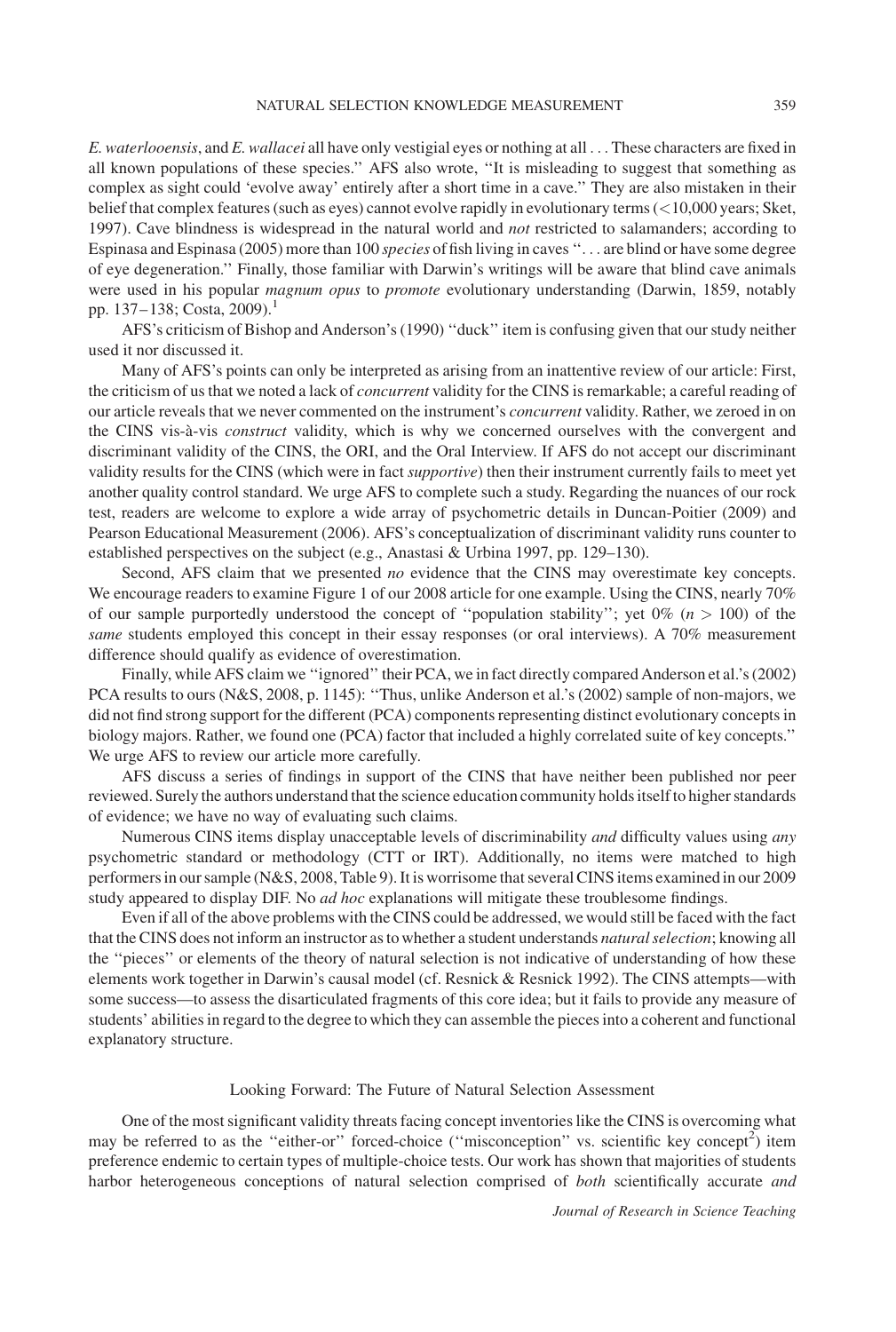contextually inaccurate cognitive elements in myriad models (Nehm, Haertig, & Ridgway, 2009; Nehm & Reilly 2007; Nehm, Ridgway, & Boone, 2009; Nehm & Schonfeld 2008). As our 2008 article demonstrated, the either-or constraints of the CINS channeled students into a ''false choice'' landscape, which subsequently produced an overestimation of key concepts and/or the selection of conceptions that did not appear to be held or prioritized by students (e.g., N&S, 2008, Fig. 1). Indeed, our use of open response instruments—coupled with oral interviews—clearly revealed "mixed models" or "synthetic models" of student thinking in regard to natural selection (see Ha & Cha 2009 for a cross-cultural example). Simply put, our study showed that the CINS misdiagnoses student thinking in some cases, which is a serious problem for a ''diagnostic test''. Using such results to plan curriculum, for example, could direct instructional attention away from spuriously prominent conceptions while ignoring more prevalent and problematic mental models. This is why we recommended that future research using the CINS also include an open-response test to compensate for these forced-choice constraints (contra AFS's interpretation of our results.

Forward-looking approaches that attempt to mitigate mental model misdiagnosis caused by forcedchoice include: (1) Bao and Redish's (2006) ''Model Analysis'' of suites of carefully constructed closedresponse items; (2) synthetic model multiple-choice instruments (as opposed to forced-choice elements); (3) Diagnostic Question Clusters (D'Avanzo et al., 2008); and (4) Computerized Lexical Analyses that mine open-response text in order to assemble valid representations of students' extant mental models while minimizing the human labor involved in grading (Haudek, Moscarella, Urban-Lurain, Merill, & Sweeder, 2009; Nehm, Haertig, & Ridgway, 2009). Collectively, these new models and methods offer exciting opportunities for science educators to more accurately understand student thinking about natural selection. Indeed, we are unsure whether "misconceptions," "alternative conceptions," or "pieces" theories (sensu DiSessa, 2008) best describe student thinking about natural selection because of a lack of rich and robust measurement instruments. For now, those terms serve as imprecise but convenient semantic placeholders.

Such new approaches are also of central importance to a significant finding in our article that was unappreciated by AFS: Item difficulty patterns and their significance for natural selection assessment design. Although AFS accept that their "parallel" items (testing for the same scientific concept) in fact have significantly different difficulties, they bypass the implications of this pattern; it is clear that what "experts" view as comparable items are not interpreted by students as such because superficial item features elicit different schemas—or activate different cognitive resources—producing the downstream effect of different item difficulty patterns (Chi, Feltovich, & Glaser, 1981). These difficulty patterns are fertile ground for unearthing the cognitive processing associated with evolutionary problem solving as well as redesigning test items that are consonant with such understanding (as urged by the NRC, 2001).

#### Conclusion

In summary, the CINS, like all assessment instruments, has limitations that must be carefully considered prior to use and constantly evaluated and revised in accordance with the AERA/APA/NCME Standards. The fact that the intrinsic constraints of elemental (vs. synthetic) forced-choice instruments (like the CINS) lead in some cases to faulty diagnoses of student mental models—and that ''parallel'' items display significantly different difficulties because of superficial item feature differences and contexts—is unsurprising but important. Furthermore, teachers should be less interested in tests that can only reveal isolated fragments of student thinking and be more interested in tests that can reveal how students choose to assemble and employ these elements in explanatory models. Fortunately, the new tools, technologies, and conceptual models that we discussed offer a wealth of exciting opportunities and hold great promise for freeing our community from the constraints of fragmented multiple choice assessment models. We invite AFS—and the community at large—to join us in our efforts to envision and build more sophisticated and valid models of science education assessment.

#### Notes

<sup>1</sup>Interestingly, much like the students in N&S (2008), Darwin appears to display a "mixed" or "synthetic" model of evolutionary loss comprised of both inaccurate elements (e.g., use and disuse) and ''key concepts'': ''... in the case of the cave-rat natural selection seems to have struggled with the loss of light and to have increased the size of the eyes; whereas with all the other inhabitants of the caves, disuse by itself seems to have done its work." (Darwin, 1859, pp. 137–138).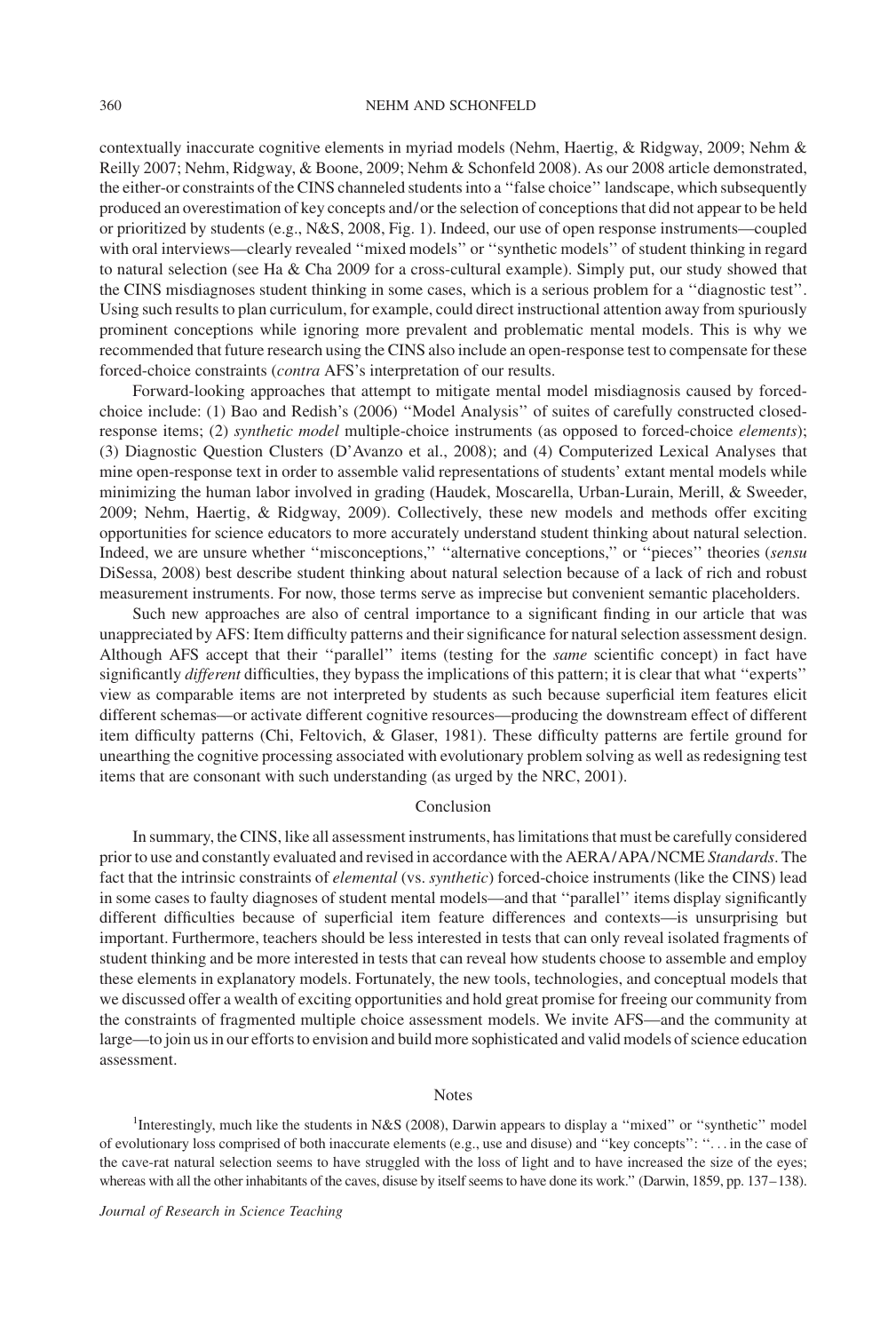#### NATURAL SELECTION KNOWLEDGE MEASUREMENT 361

<sup>2</sup>Although Mayr indeed writes that "population stability" is central to how *Darwin* constructed natural selection, many other experts (e.g., Endler, 1992, p. 220; Lewontin, 1978; Patterson, 1978, p. 1; Pigliucci & Kaplan 2006, p. 14) do not mention population stability as one of the essential elements of natural selection. Our study of evolution experts  $(n = 10;$  Nehm, in preparation) likewise revealed that 0% employed this idea in their evolutionary responses to ORI items. We encourage more work on this issue, rather than exclusively appealing to the authority of Mayr (AFS, 2009). While some evolutionary biologists question the exclusive role of natural selection in *speciation* (e.g., Gould, 2002), AFS ignore such dissent and include it as a CINS ''key concept.'' It is unclear as to whether Mayr considered ''speciation'' as a key element of natural selection—or whether a consensus exists in regard to this issue (Gould, 2002). Regardless, AFS falsely attribute to Mayr the idea that population stability should be included in a diagnostic, criterion-referenced test assessing natural selection. He made no such claims.

### References

AERA/APA/NCME. (1999). Standards for educational and psychological testing. Washington, DC: Author. Anastasi, A., &Urbina, S. (1997). Psychological testing. 7th Ed. Prentice Hall: Upper Saddle River, NJ.

Anderson, D.L., Fisher, K.M., & Norman, G.J. (2002). Development and evaluation of the conceptual inventory of

natural science. Journal of Research in Science Teaching, 39, 952–978.

Anderson, D.L., Fisher, K.M., & Smith, M. (2010). Support for the CINS as a Diagnostic Conceptual Inventory: Response to Nehm & Schonfeld (2008). Journal of Research in Science Teaching, 47, 354–357.

Bao, L., & Redish, E.F. (2006). Model analysis: Representing and assessing the dynamics of student learning. Physical Review Special Topics—Physics Education Research, 2, 010103. 10.1103/PhysRevSTPER.2.010103.

Bishop, B., & Anderson, C. (1990). Student conceptions of natural selection and its role in evolution. Journal of Research in Science Teaching, 27, 415–427.

Chi, M.T.H., Feltovich, P.J., & Glaser, R. (1981). Categorization and representation of physics problems by experts and novices. Cognitive Science, 5, 121–152.

Costa, J.T. (2009). The annotated Darwin: A fascimile of the first edition of on the origin of species. Cambridge, MA & London, England: Harvard University Press.

Darwin, C. (1859). On the origin of species by means of natural selection. London: John Murray.

D'Avanzo, C., Morris, D., Anderson, A., Griffith, A., Williams, K., & Stamp, N. (2008). Diagnostic Question Clusters to Improve Student Reasoning and Understanding in General Biology Courses: Faculty Development Component. Proceedings of the CABS II conference. Available online at: http:/ /bioliteracy. net/manuscripts08.pdf.

DiSessa, A. (2008). A bird's-eye view of the "pieces" vs. "coherence" controversy (from the "pieces" side of the fence). In S. Vosniadou (Ed.), International handbook of conceptual change (pp. 35–60). New York & London: Taylor and Francis.

Duncan-Poitier, J. (2009). New York State Testing Program science exam development. http:/ /www.emsc.nysed. gov/ciai/mst/science/sciexamdev.htm.

Endler, J.A. (1992). Natural selection: Current uses. In E.F. Keller & E.A. Lloyd (Eds.), Keywords in evolutionary biology (pp. 220–224). Cambridge: Harvard University Press.

Espinasa, L., & Espinasa, M. (2005). Why do cave fish lose their eyes? A Darwinian mystery unfolds in the dark. Natural History, 114(5), 44–46.

Fenolino, D. (2009). E-mail letter to Nehm 5/28/2009.

Gould, S.J. (2002). The structure of evolutionary theory. Cambridge: Harvard University Press.

Ha, M., & Cha, H. (2009). Pre-service Teachers' Synthetic View on Darwinism and Lamarckism Paper presented at the National Association for Research in Science Teaching conference, Anaheim, CA.

Haudek, K., Moscarella, R., Urban-Lurain, M., Merill, J., & Sweeder, R. (2009). Using Lexical Analysis Software to Understand Student Knowledge Transfer between Chemistry and Biology. Paper presented at the National Association for Research in Science Teaching conference, Anaheim, CA.

Hendricks, L.J., & Kezer, J. (1958). An unusual population of a blind cave salamander and its fluctuation during one year. Herpetologica, 14, 41–43.

Hervant, F., Mathieu, J., & Durand, J. (2001). Behavioural, physiological and metabolic responses to long-term starvation and refeeding in a blind cave-dwelling (Proteus anguinus) and a surface-dwelling (Euproctus asper) salamander. Journal of Experimental Biology, 204(2), 269–282.

Kos, M., Bulog, B., Szél, A., & Röhlich, P. (2001). Immunocytochemical demonstration of visual pigments in the degenerate retinal and pineal photoreceptors of the blind cave salamander (Proteus anguinus). Journal Cell and Tissue Research, 303, 15–25.

Lewontin, R. (1978). Adaptation. Scientific American, 239, 212–228.

Journal of Research in Science Teaching